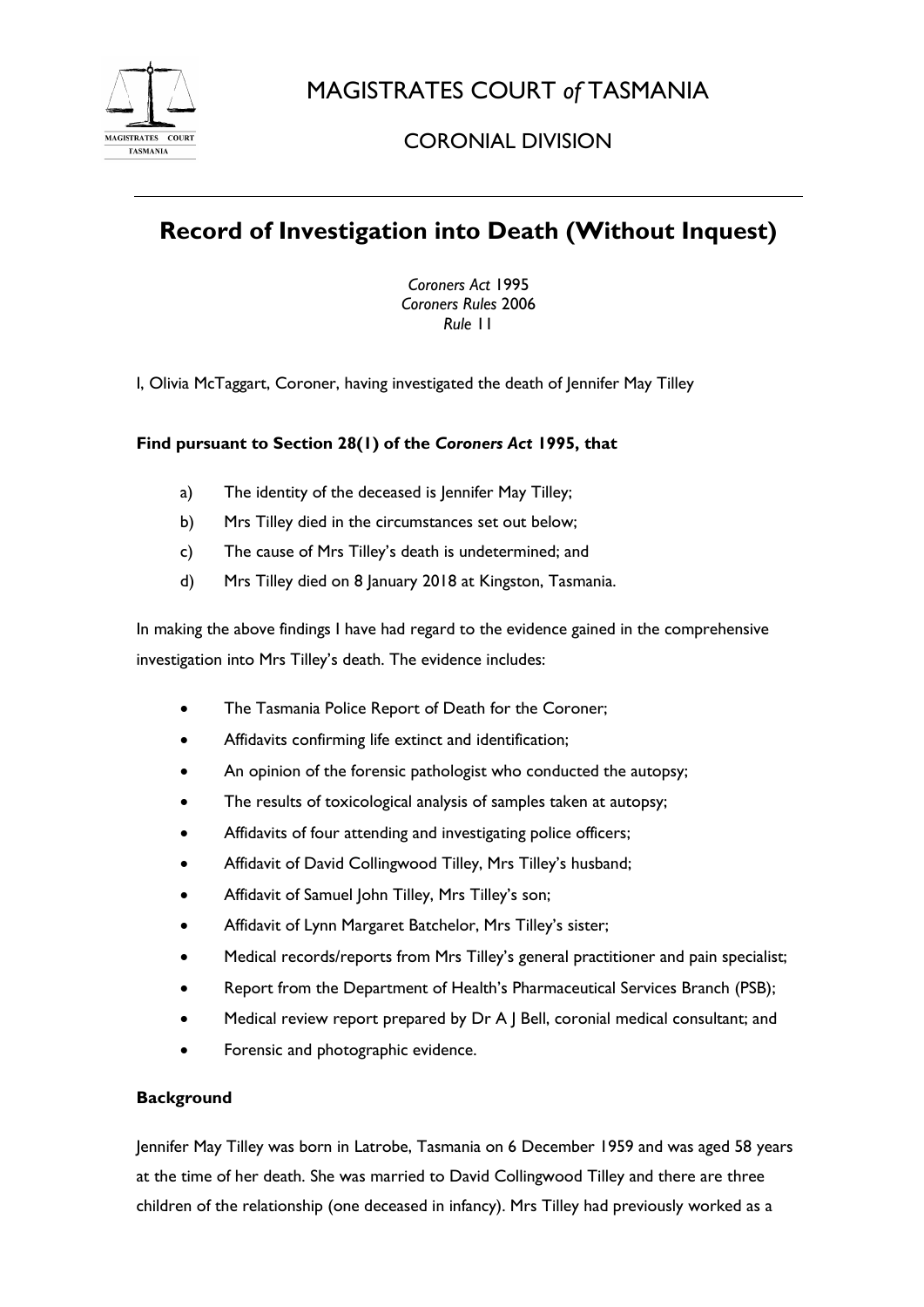social trainer for those with disabilities but had ceased working at the time of her death due to her poor health.

Mrs Tilley was born with ureteral duplication, a rare congenital malformation of the urinary tract. At the age of 17 years, Mrs Tilley had a kidney removed and she suffered abdominal adhesions as a result. As an adult, she suffered from numerous health conditions, including bowel obstruction, coeliac disease, chronic abdominal pain and bile acid malabsorption. Mrs Tilley's numerous health conditions required her to be frequently admitted to hospital and to undergo surgery. The medical needs of Mrs Tilley were complex. She suffered constant pain and she was allergic to a wide range of medications, including narcotic analgesics. It was therefore a very difficult task for her doctors in treating her symptoms.

Mrs Tilley was under the care of her long-term general practitioner, Dr Graeme Jones, who prescribed her regular medication with advice from her rheumatologist and pain specialist, Dr Hilton Francis.

In 2009, Mrs Tilley commenced treatment using pethidine routinely for her gut pain and motility upon the recommendation of Dr Francis. Pethidine is a synthetic opioid analgesic and is a Schedule 8 substance under the *Poisons Act* 1971. Although pethidine is an effective analgesic, there is significant potential for the development of dependence and drug seeking behaviours. It is not commonly used but there were few options in Mrs Tilley's case.

Mrs Tilley was directed to self-administer, subcutaneously, her pethidine infusion over a four hour period. The medical evidence indicates that, particularly in the two years before her death, the pethidine regime improved her functioning in daily life and helped her maintain her weight. However, Mrs Tilley did not always administer the pethidine using the pump over the four hours required, but instead injected the pethidine to give her a burst of energy. At times, Mr Tilley would find his wife unconscious after injecting herself with pethidine.

In his notes of 15 March 2016, Dr Jones recorded that Mrs Tilley engaged in drug seeking behaviour by using her illness to obtain pethidine and by using the medication inappropriately. For this reason, she was required to collect her pethidine on a weekly basis. In his report, Dr Jones said that before her death, Mrs Tilley did not exhibit drug seeking behaviour and was compliant with her medication.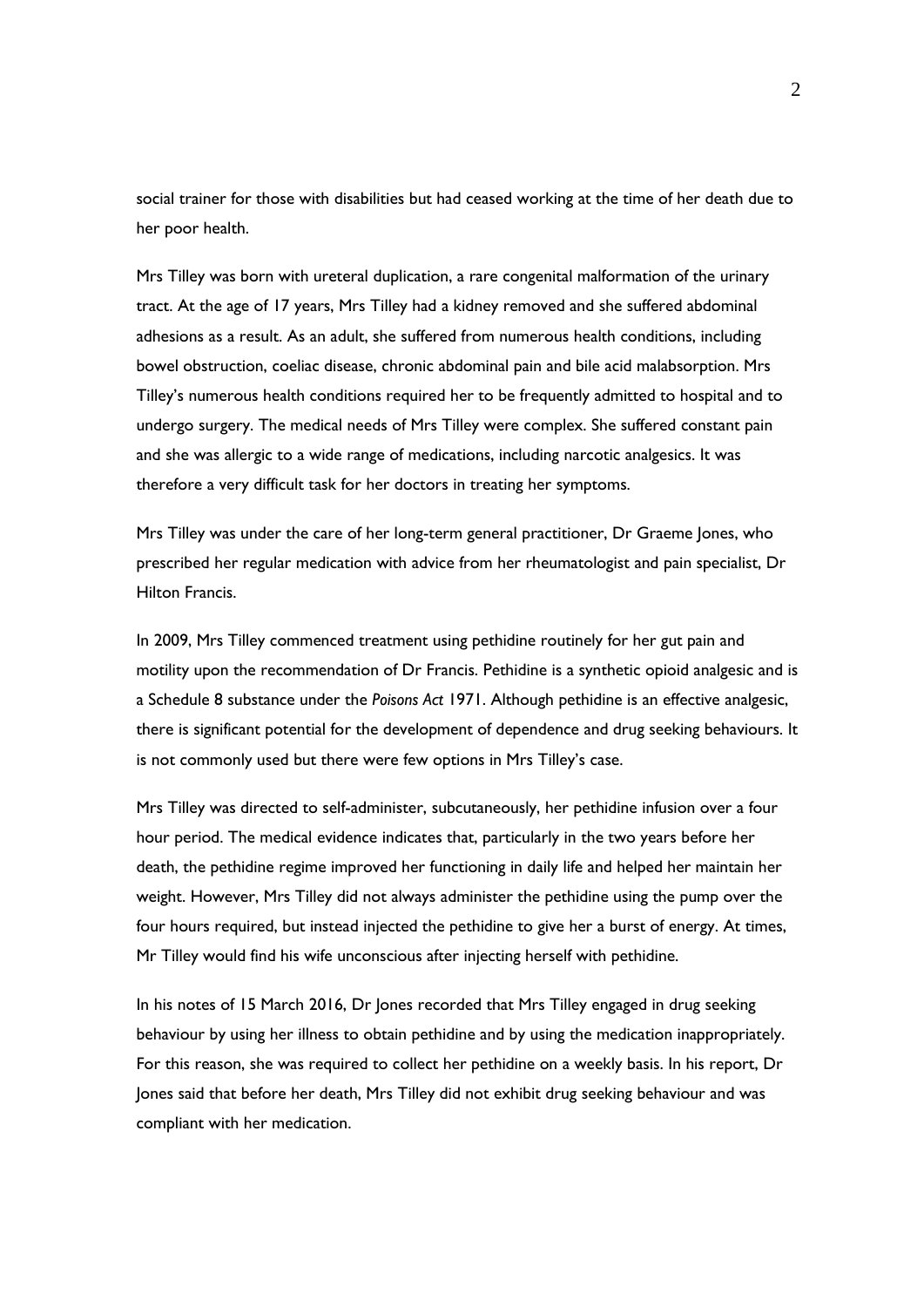In addition to pethidine, Mrs Tilley's medical records indicate that her other prescribed medications included hydromorphone, escitalopram and temazepam at the time of her death. She last saw Dr Jones on 15 December 2017 for acute bronchitis.

#### **Circumstances surrounding the death**

On the morning of 8 January 2018 Mrs Tilley had a telephone conversation with her sister, Mrs Lynn Batchelor. Mrs Batchelor said that Mrs Tilley sounded quite upbeat in the conversation as she usually did after taking her pethidine medication.

At 4.45pm on the same day, Mr Tilley arrived home and noticed that Mrs Tilley's behaviour indicated that she had injected pethidine. He said that she *'had energy…she wasn't stopping or forgetful'*. He then left home at about 5.30pm to assist one of their friends install a security door.

A little after 10.00pm, Mr Tilley arrived home and called out to Mrs Tilley without any response. He then entered the bedroom and found her kneeling on the floor with her head on the bed appearing as if she had passed out. Mr Tilley touched her shoulder and immediately realised she had no signs of life. He said that he knew she had not been injecting pethidine as her pants were up and there was no needle close by. He then telephoned his son, Samuel Tilley, and also dialled 000. He was instructed by the operator to commence CPR upon Mrs Tilley.

Samuel, and subsequently Ambulance Tasmania paramedics, arrived shortly after Mr Tilley's call. CPR was continued by the paramedics but they were unable to revive Mrs Tilley and she was declared deceased. Police officers attended the scene to investigate her death. They observed that Mrs Tilley appeared to have been making the bed when she passed away and there were no signs of violence or suspicious circumstances. They found no medications on the bed or around her. There was no note or writing by Mrs Tilley suggesting that she intended to end her life.

#### **Investigation**

On 9 January 2018, an autopsy was performed upon Mrs Tilley at the Royal Hobart Hospital by Dr Christopher Lawrence, State Forensic Pathologist. Samples of her blood were also forensically analysed, the results of which showed a toxic level of pethidine and the presence of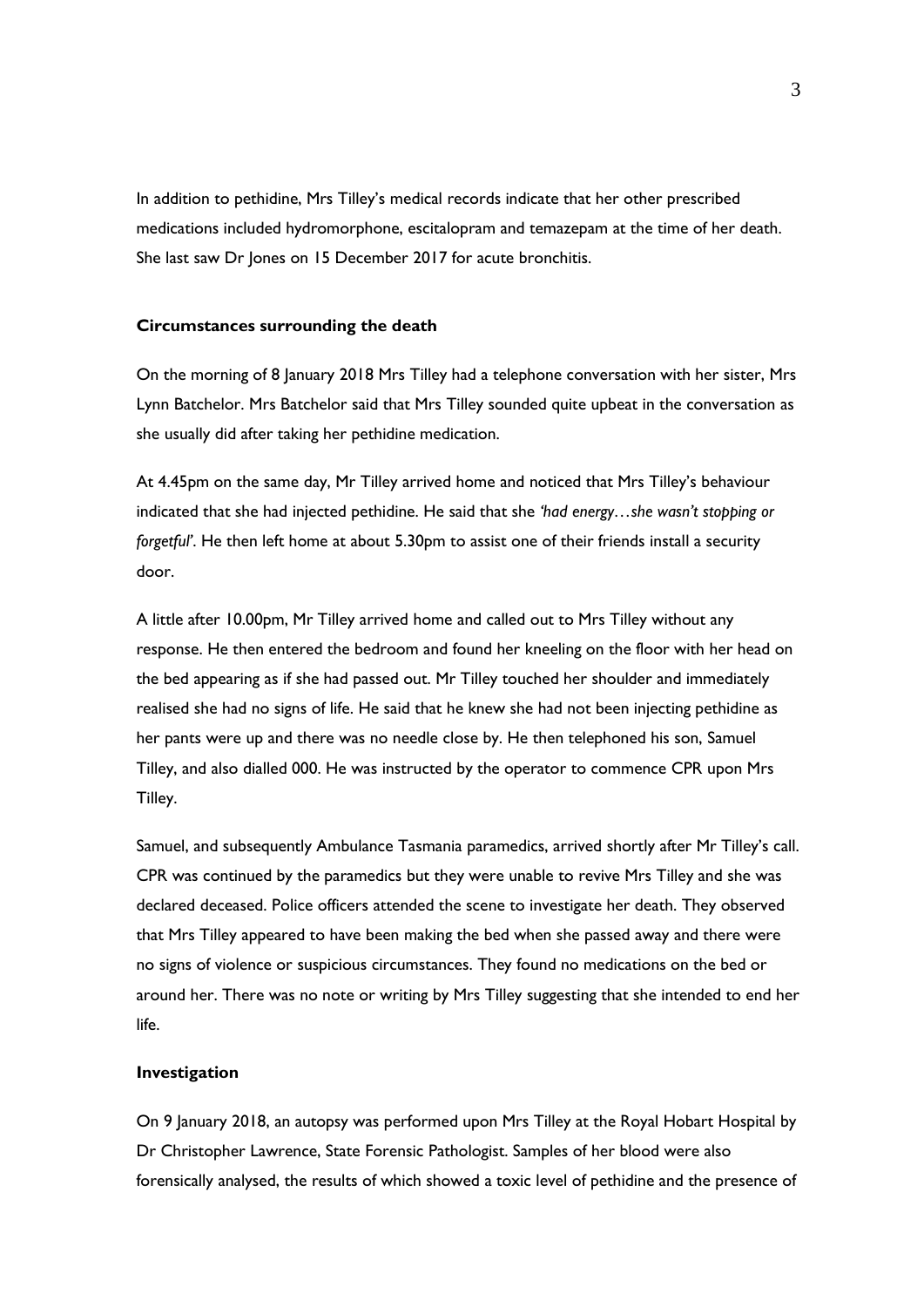her other medications (citalopram, temazepam, oxazepam, sumatriptan, paracetamol and fluconazole).

In his report, Dr Lawrence stated that the autopsy revealed no clear cause of death. He noted that Mrs Tilley had small adrenal glands and a degree of adrenal insufficiency. In such circumstances, sudden death is possible. However, given the toxicology results, Dr Lawrence indicated that the "potential" cause of death was mixed drug intoxication. Dr Lawrence noted that Mrs Tilley had been a long-time user of pethidine by injection and posited that she had probably developed tolerance towards it. As such, larger and/or more frequent doses would have been required to produce the same pharmacological effects.

It is evident from Mrs Tilley's medical records at the time of her death that she was not prescribed citalopram and nitrazepam, substances found in her blood. These are central nervous system depressants that when used in conjunction with pethidine and other prescribed central nervous system depressants (temazepam, oxazepam and sumatriptan) can result in central nervous system depression and an increase risk of serotonin toxicity.

Although pethidine was detected at a toxic level, a degree of caution is required when interpreting the significance of this result. This is because tolerance to central nervous system depressants, such as pethidine, develops over time, particularly with long-term use. It does appear that Mrs Tilley injected pethidine on the day of her death but it is not clear that pethidine toxicity caused her death directly, particularly given her general poor state of health. It is plausible that adrenal insufficiency or another issue associated with her medical conditions may have been the main cause of her sudden death.

I therefore cannot determine the cause of her death with any certainty, although I am satisfied that she did not intend to end her life.

### **Comments and Recommendations**

An issue arising for consideration in this investigation is whether the prescribing of pethidine to Mrs Tilley by Dr Jones was appropriate and properly monitored, particularly in light of her tendency to misuse the medication and its possible role in her death. In this regard, I sought a report from the coronial medical consultant, Dr Anthony Bell.

In his report, Dr Bell stated as follows: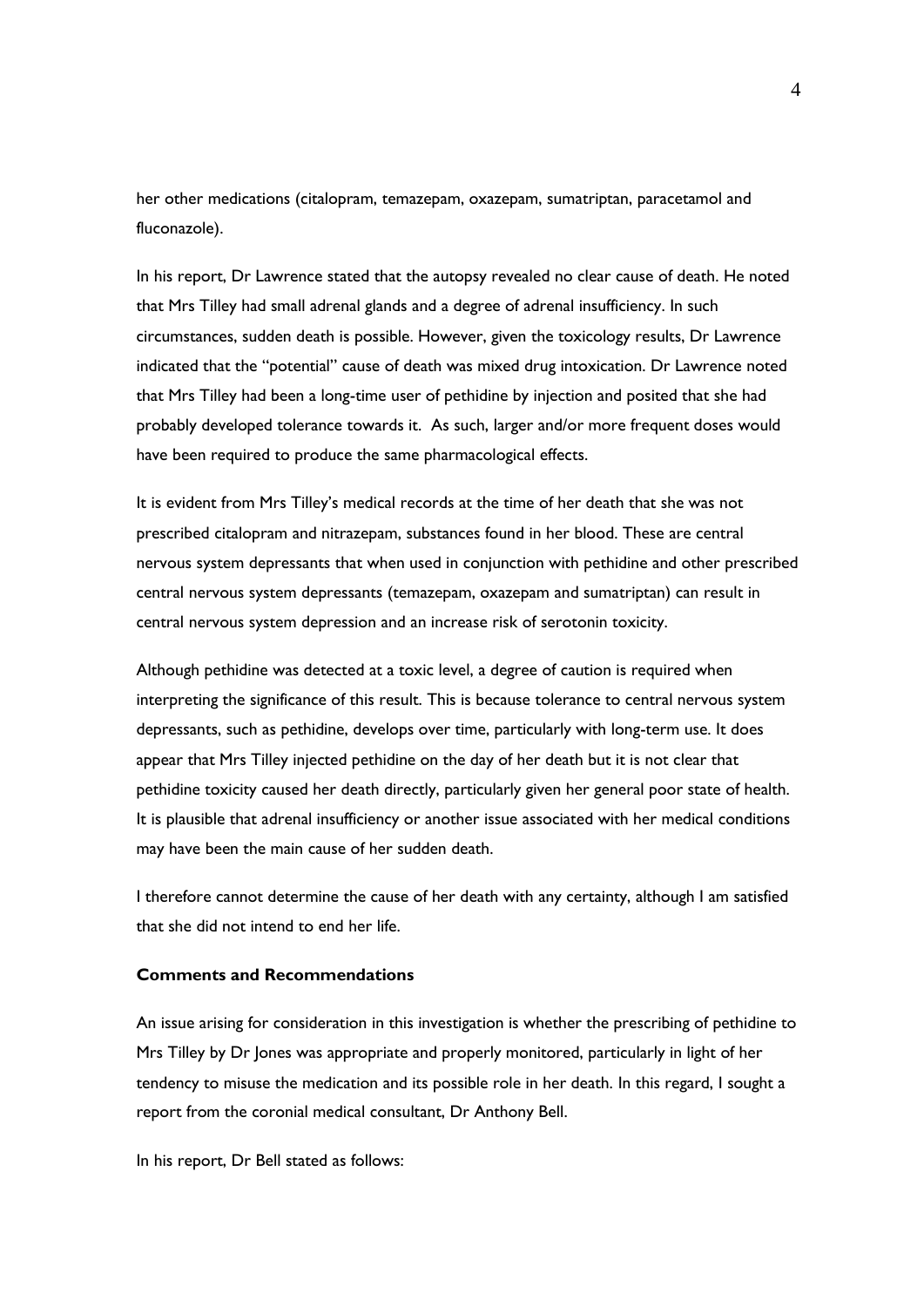*"In this complex case, the medical practitioners have provided good care. The use of narcotic drugs to control gut issues was a sound practice in this specific situation. The patient was intolerant of many of the narcotic drugs and eventually, Pethidine was found to be tolerable and work. Using the drug by infusion was to prevent high blood levels that occur after a rapid injection. The patient preferred injections as there were less expense and the higher drug levels are known to cause a euphoric state."*

I accept the opinion of Dr Bell that the prescribing regime was appropriate and, in this regard, I acknowledge that the medical conditions suffered by Mrs Tilley presented a challenge to her treating professionals. As such, I make no criticism of Dr Jones or Dr Francis in respect of their overall treatment regime.

I have received a report from the Tasmanian Department of Health's Pharmaceutical Services Branch (PSB) in respect of the supply of medication to Mrs Tilley. PSB has statutory responsibility for administering the *Poisons Act* 1971 and the *Poisons Regulations* 2018. The Act and Regulations regulate the administration of all narcotic (or Schedule 8) substances in the State. Pethidine is a Schedule 8 substance.

PSB keeps a record of all Schedule 8 prescribing on its database. The records show who received, who prescribed and where and when substances were dispensed. In addition to prescribing records, records are kept of all the authorities issued by PSB under the *Poisons Act* to medical practitioners authorising the prescription of narcotic substances. If a patient has previously been declared "drug dependent" by a medical practitioner, an authorisation to continue to prescribe is required immediately. Mrs Tilley was declared drug dependent and drug seeking under the *Poisons Act* by Dr Jones. Accordingly, authorities were required to allow prescribing to her.

In the PSB report, the Acting Chief Pharmacist records that that there were numerous breaches of the *Poisons Act* 1971 in relation to the supply of Schedule 8 substances to Mrs Tilley from 2012. Many of these breaches related to prescription supplies by Dr Jones or his practice colleagues where prior authorities had expired, and further authorities had not been sought as required. Two breaches related to staged supply conditions not being adhered to.

I also note from the PSB report that Dr Jones had no access and had not made contact with PSB to register to the associated permit system (*Drugs and Poisons Information System Online Remote Access* (DORA)) in prescribing to Mrs Tilley. This system is not mandatory for general practitioners but helpfully provides access to Department of Health databases so that they may